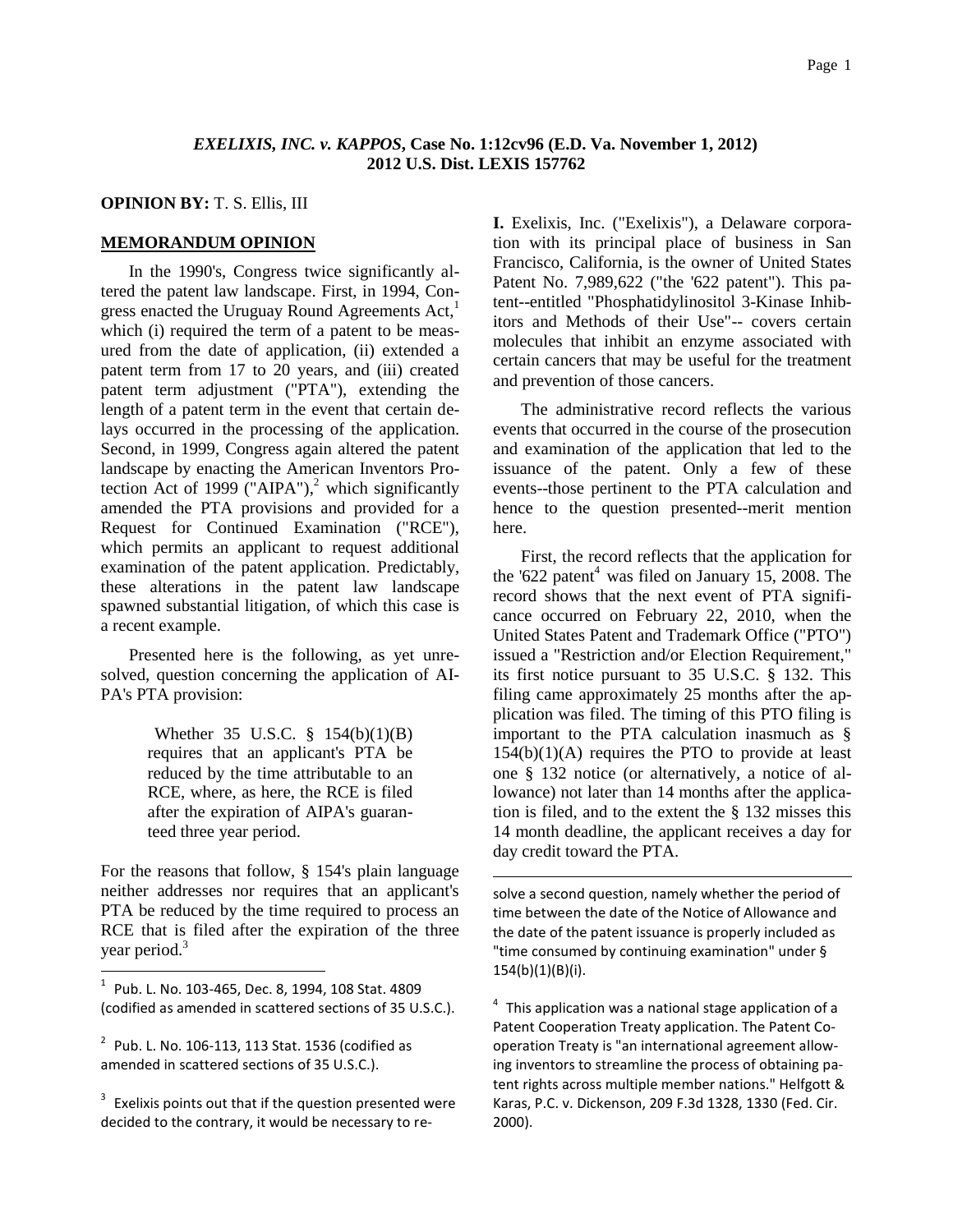

The next event with PTA significance occurred, as the record reflects, on March 9, 2011, approximately 38 months after the application filing date, when the PTO issued a Final Rejection of the application. Barely a month later, Exelixis, on April 11, 2011, filed the RCE at issue here. This RCE modified and supplemented the application as follows: (i) claims 1-12, 14, 15, and 17-33 were cancelled, (ii) claims 13 and 16 were amended, (iii) claims 34-38 were added, and (iv) additional support was provided for the amended and added claims.

Thereafter, the PTO, with commendable, if, with respect to this application, uncharacteristic alacrity, responded less than three weeks later by mailing to Exelixis a "Notice of Allowance & Fees Due" with respect to the application. This Notice advised Exelixis (i) that "prosecution on the merits has closed," (ii) that the application "is allowed for issuance as a patent," and (iii) that the PTA for the '622 patent was calculated as 283 days, meaning that the '622 patent term would extend 20 years plus 283 days from the date of the patent application.

The record next shows that on April 28, 2011, Exelixis paid the issue fee, but then for reasons not disclosed in the record, the PTO did not mail the "Issue Notification" to Exelixis until July 17, 2011. The '622 patent issued thereafter on August 2, 2011. The Issue Notification included the PTO's final PTA calculation for the patent,<sup>5</sup> totaling  $368$  days,

i<br>L

consisting of (i) 344 days for PTA attributable to the PTO's failure to file a § 132 notification within 14 months of the patent application date, as required by  $\S$  154(b)(1)(A) ("A delay"), (ii) 85 days of PTA attributable to the PTO for the failure of a patent to issue within 3 years of the application date, as required by  $\S 154(b)(1)(B)$  ("B delay"), (iii) 0 days of PTA pursuant to  $\S$  154(b)(1)(C) ("C delay"), and (iv) a 61 day PTA reduction attributable to Exelixis' delay pursuant to  $\S$  154(b)(2)(C) ("C) reduction").

Exelixis does not dispute the PTO's calculation of A delay, C delay, or C reduction; instead, the parties' dispute focuses sharply on the PTO's B delay calculation. The PTO contends that the 85 days of B delay is arrived at by subtracting the number of days attributable to the RCE, 114 days (April 11, 2011 to August 2, 2011), from 199 days (the number of days from the expiration of the three year period--January 15, 2008 to January 15, 2011--to the issuance of the patent on August 2, 2011). Exelixis disagrees with the PTO's decision to reduce the PTA by the RCE and argues instead that the proper B delay calculation is 199 days, the number of days between the end of the  $\S$  154(b)(1)(B) guaranteed three year period (January 15, 2011) and the issuance of the patent (August 2, 2011). The following time line illustrates the '622 patent's path to issuance and the parties' competing B delay calculations: [*See Image*]

As the timeline shows, the PTO's notice of rejection, Exelixis' RCE, the PTO's notice of allowance, and the issuance of the patent all occurred after the expiration of the three year period that commenced on the application filing date. And as

<sup>&</sup>lt;sup>5</sup> The difference between the April 27, 2011 PTA calculation and the final PTA calculation reflects the addition of the B delay PTA.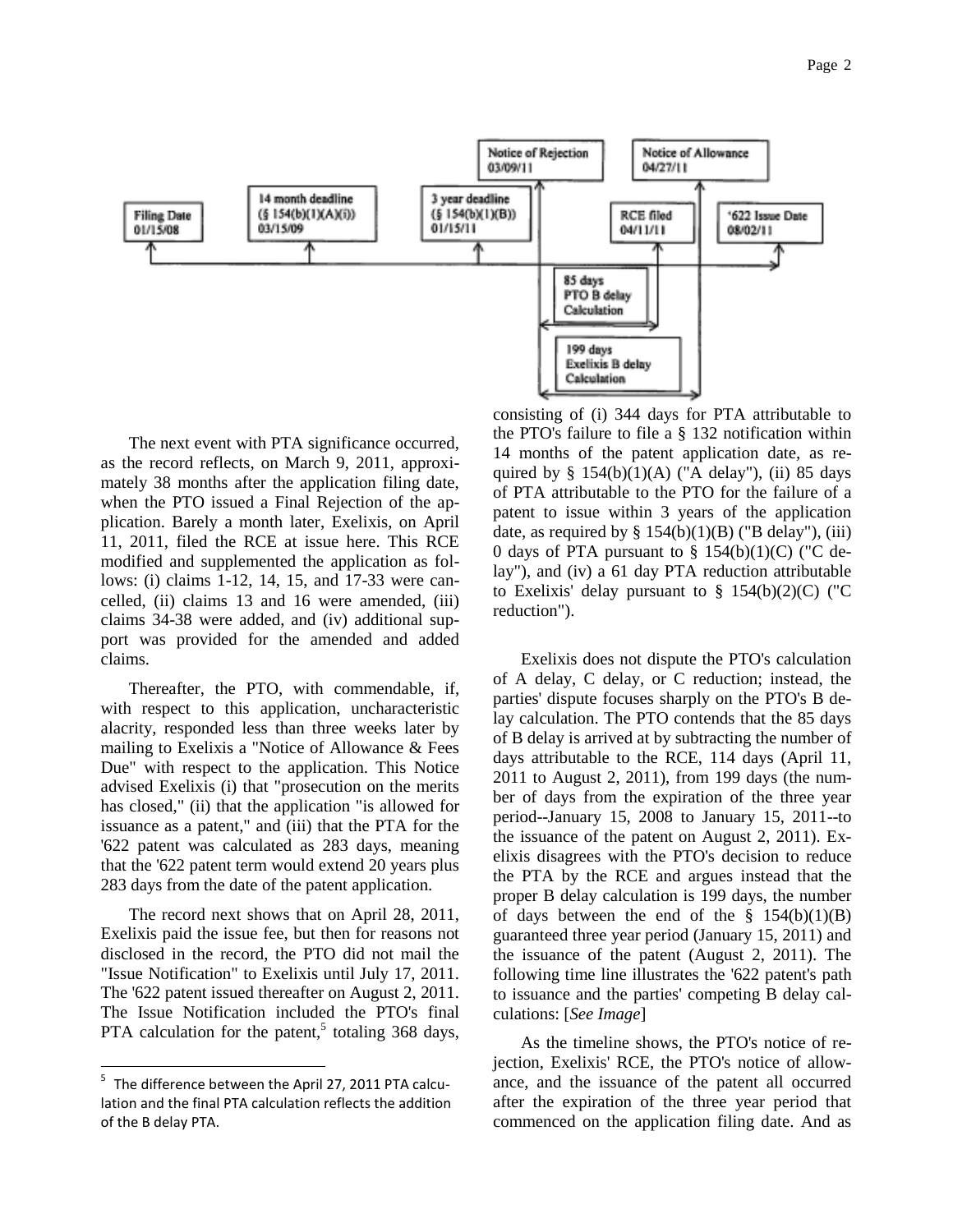the timeline also makes clear, the question that divides the parties on these facts is whether §  $154(b)(1)(B)$  requires that, or even addresses whether, any PTA be reduced by time attributable to an RCE where, as here, the RCE is filed after the expiration of the three year guarantee period specified in that statute.

# **II.**

Resolution of this question is informed by a brief overview of AIPA's PTA provisions. The starting point in this overview is to note that Congress, in 1994, in order to implement international agreements, amended the patent laws to extend the length of a patent term to 20 years, measured from the date of the patent application.<sup>6</sup> Prior to this amendment, a patent term was 17 years, measured not from the application date, but from the date of the patent issuance. Recognizing that the examination and prosecution phase might result in delays in the issuance of a patent, Congress in the 1994 amendment provided for adjusting the patent term to account for delays that might occur owing to "interference delay," "secrecy orders," or "appellate review."<sup>7</sup> Then, in 1999, Congress again amended these provisions to add the PTA provisions now found in  $§$  154(b).<sup>8</sup> Taken as a whole, the clear goal and purpose of these provisions is to provide a successful applicant with a patent that can be enforced against putative infringers for approximately 17 years-20 years from the date of application less the three years for prosecution and examination--and to reach this goal by providing applicants with day for day patent term extensions for delays attributable to the PTO and day for day reductions of the patent term extension for delays attributable to an applicant's failure to act with alacrity in certain circumstances.

i<br>L

#### **A. The Patent Application Process**

In order to patent an invention, a person must apply to the PTO for a patent. 35 U.S.C. § 111. A PTO patent examiner then determines whether the "applicant is entitled to a patent under the law," and, if so, the PTO issues a patent. 35 U.S.C. § 131. If the patent examiner makes a contrary finding, then the PTO will issue a notice of rejection that puts forth "the reasons for such rejection." 35 U.S.C. § 132(a). If the applicant receives a rejection notice, the applicant may continue to pursue the issuance of the patent as is, or may make an amendment to the patent application. On the second, or any subsequent, examination of the patent application, the patent examiner may determine that the rejection is final. 37 C.F.R. § 1.113. The applicant's options are then limited to an "appeal in the case of rejection of any claim" or "to [an] amendment" of the application. *Id.* The RCE is one such amendment. Once a final rejection has issued, the applicant generally has up to six months to file an RCE before the application is abandoned. *See* 37 C.F.R. § 1.135. An RCE, which may consist of (but is not limited to) "an information disclosure statement, an amendment to the written description, claims, or drawings, new arguments, or new evidence in support of patentability," functions to continue the examination of the current application by reopening the prosecution. 37 C.F.R. §1.114(b).

Once the PTO determines that the application contains patentable claims, the PTO will issue a "Notice of Allowance" that informs the applicant that he "is entitled to a patent under the law[.]" 37 C.F.R. § 1.311(a). The applicant must then pay the requisite fees within three months, otherwise the application will be deemed abandoned. *Id.* Even after the fee has been paid, up until the patent actually issues, the application may be withdrawn by either the PTO or the applicant. 37 C.F.R. § 1.313.

#### **B. Patent Term Adjustments**

Subsection 154(b) of Title 35 governs the determination and measurement of PTA. Paragraph (1) of this subsection, entitled "Patent term guarantees," sets forth three general guarantees designed to expedite the application, prosecution, and examination process. This paragraph also describes the various categories of events that generate PTA, i.e., events that result in the extension of the patent term.

<sup>6</sup> Uruguay Round Agreements Act, Pub. L. No. 103-465, Dec. 8, 1994, 108 Stat. 4809 (codified as amended in scattered sections of 35 U.S.C.).

 $^7$  Id.

 $^8$  AIPA, Pub. L. No. 106-113, 113 Stat. 1536 (codified as amended in scattered sections of 35 U.S.C.). The portion of the AIPA that altered the PTA regime is sometimes referred to as the Patent Term Guarantee Act of 1999. See, e.g., Wyeth v. Dudas, 580 F.Supp.2d 138, 139 (D.D.C. 2008).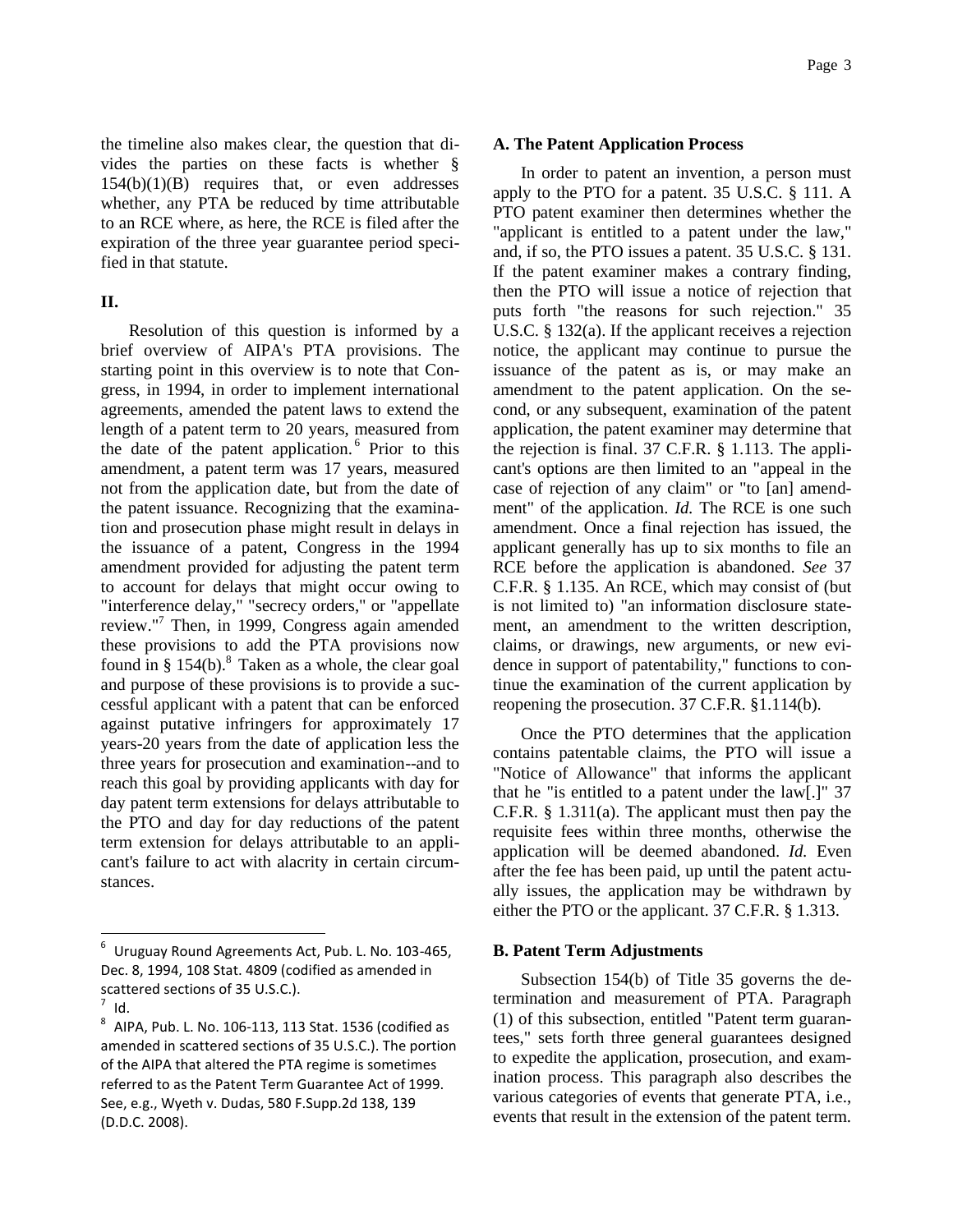First, subparagraph (A), entitled "Guarantee of prompt Patent and Trademark Office responses,"<sup>9</sup> extends the patent term if the PTO fails to carry out certain acts during the prosecution and examination of the patent within prescribed timelines. For example, if the PTO takes more than four months to issue a patent once the "issue fee was paid" and "all outstanding requirements were satisfied," then PTA is granted on a day for day basis for each day longer than four months until the patent is issued. §  $154(b)(1)(A)(iv)$ .

Next, subparagraph (B), entitled "Guarantee of no more than 3-year application pendency," extends the patent term on a day for day basis "for each day after the end of that 3 year period until the patent is issued."  $§$  154(b)(1)(B). Subparagraph (B) ensures that the patent prosecution and examination process proceeds expeditiously to preserve an approximately 17 year patent term measured from the date of issuance. Certain events, such as time consumed by an RCE or by an applicant requested delay, are "not included" in the measurement, and here the parties disagree as to whether these events are "not included" in the measurement of the three year period (Exelixis' position) or in the PTA calculation (the PTO's position).

Finally, subparagraph (C), entitled "Guarantee of adjustments for delays due to interferences, secrecy orders, and appeals," extends the patent term on a day for day basis for "each day of the pendency of the proceeding, order, or review[.]" §  $154(b)(1)(C)$ . Put simply, subparagraph  $(C)$  grants

i<br>L

PTA for time consumed by certain special proceedings that may occur during the course of the prosecution and examination of the application.

The PTA awarded under paragraph (1) is subject to certain limitations set out in paragraph (2), entitled "Limitations." Subparagraph (A) of paragraph (2) makes clear that "to the extent that periods of delay . . . overlap, the period of any adjustment granted under this subsection shall not exceed the actual number of days the issuance of the patent was delayed." §  $154(b)(2)(A)$ .<sup>10</sup> In other words, the PTA calculation must not double count; the applicant may not receive more than one day of PTA for the same calendar day. Next, subparagraph (B) limits the granting of PTA for disclaimed patent terms. Finally, subparagraph (C), entitled "Reduction of period of adjustment," reduces PTA for time consumed by delays attributable to the patent applicant. This includes the reduction of PTA by "a period equal to the period of time during which the applicant failed to engage in reasonable efforts to conclude prosecution of the application." §  $154(b)(2)(C)(i)$ . The remaining paragraphs under subsection (b) set forth the procedures for the determination of PTA and for appeals of such determinations.

In this action, Exelixis contends that the PTO improperly calculated B delay by not providing a day for day PTA for time consumed by the RCE filed after the three year period had expired. In opposition, the PTO argues that the time consumed by an RCE is always excluded from the calculation of B delay because, in the PTO's view, any time consumed by an RCE is subtracted from the PTA awarded under subparagraph (B), regardless of when the RCE is filed.

# **III.**

ı.

A case is ripe for summary judgment where "there 'is no genuine issue as to any material fact and the moving party is entitled to a judgment as a matter of law.'" *Wyeth*, 591 F.3d at 1369 (quoting Fed.R.Civ.P. 56(c)). Because in the present case both parties "perceive no genuine issues of material

 $9\,$  9 It is well settled that "'the title of a statute and the heading of a section' are 'tools available for the resolution of a doubt' about the meaning of a statute." Almendarez-Torres v. United States, 523 U.S. 224, 234, 118 S. Ct. 1219, 140 L. Ed. 2d 350 (1998) (quoting Trainmen v. Baltimore & Ohio R. Co., 331 U.S. 519, 528-29, 67 S. Ct. 1387, 91 L. Ed. 1646 (1947)); see also I.N.S. v. Nat'l Center for Immigrants' Rights, Inc., 502 U.S. 183, 189, 112 S. Ct. 551, 116 L. Ed. 2d 546 (1991) ("the title of a statute or section can aid in resolving an ambiguity in the legislation's text"); Reese v. United States, 24 F.3d 228, 231 (Fed. Cir. 1994) (using the section title as an aid to resolving a statutory ambiguity); United States v. Clawson, 650 F.3d 530, 536 (4th Cir. 2011) (noting that the statute's "heading further supports [the court's] determination" of statutory meaning).

 $10$  See Wyeth v. Kappos, 591 F.3d 1364, 1368-72 (rejecting the PTO's "greater-of-A-or-B rubric" and holding that § 154(b)(2)(A) applies only where there is overlap between A delay and B delay).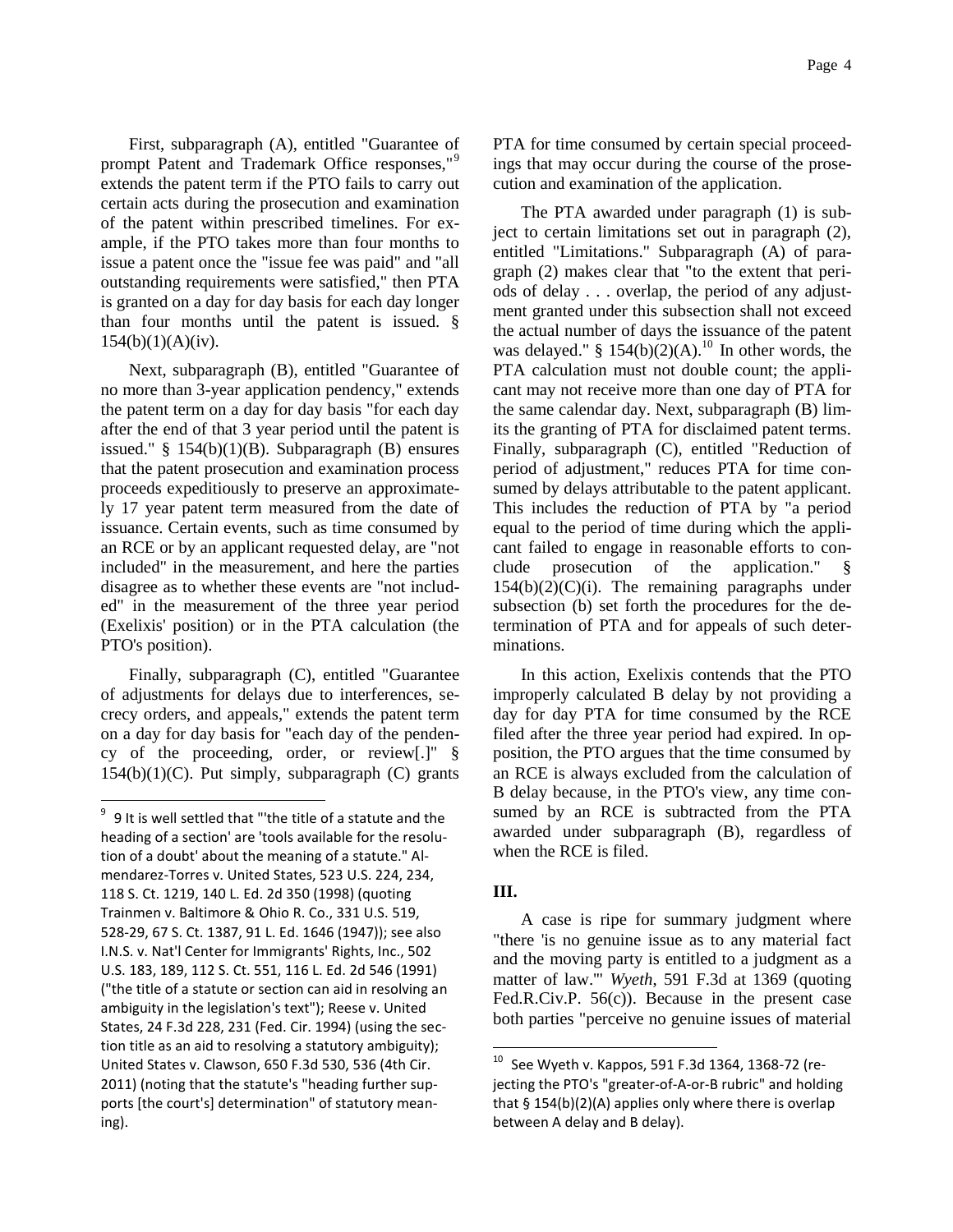fact," there is only a legal determination to be made, namely whether the PTO's method for calculating PTA under § 154(b)(1)(B) is contrary to law. *See id.* The PTO's determination of PTA is subject to judicial review under the Administrative Procedure Act. 35 U.S.C. §  $154(b)(4)(A)$ . Thus, a district court may only set aside the PTO's decision if it is "arbitrary, capricious, an abuse of discretion, or otherwise not in accordance with law." 5 U.S.C. § 706(2)(A). An agency abuses its discretion "where the decision is based on an erroneous interpretation of the law, on factual findings that are not supported by substantial evidence, or represents an unreasonable judgment in weighing relevant factors." *Star Fruits S.N.C. v. United States*, 393 F.3d 1277, 1281 (Fed. Cir. 2005); *Arnold Partnership v. Dudas*, 362 F.3d 1338, 1340 (Fed. Cir. 2004).

# **IV.**

ı.

Analysis of the question presented properly begins with the plain language of the statute. As the Supreme Court has noted, "it is axiomatic that '[t]he starting point in every case involving construction of a statute is the language itself.'" *Landreth Timber Co. v. Landreth*, 471 U.S. 681, 685, 105 S. Ct. 2297, 85 L. Ed. 2d 692 (1985) (quoting *Blue Chip Stamps v. Manor Drug Stores*, 421 U.S. 723, 756, 95 S. Ct. 1917, 44 L. Ed. 2d 539 (1975) (Powell, J., concurring)).  $^{11}$  Further, the Supreme Court has made clear that where "the statute's language is plain, 'the sole function of the courts is to enforce it according to its terms.'" *U.S. v. Ron Pair Enterprises, Inc.*, 489 U.S. 235, 241, 109 S. Ct. 1026, 103 L. Ed. 2d 290 (1989) (quoting *Caminetti v. United States*, 242 U.S. 470, 485, 37 S. Ct. 192, 61 L. Ed. 442 (1917)). The Supreme Court has warned, however, that there may be "rare cases [in which] the literal application of a statute will produce a result demonstrably at odds with the intentions of its drafters." *Ron Pair Enterprises*, 489 U.S. at 242 (quoting *Griffin v. Oceanic Contractors, Inc.*, 458 U.S. 564, 571, 102 S. Ct. 3245, 73 L. Ed. 2d 973 (1982)). It is only in those rare cases that "the intention of the drafters, rather than the strict language, controls." *Id.* And in the Federal Circuit, "only a

'most extraordinary showing of contrary intentions' by Congress justifies a departure from the plain language of a statute." *Wyeth*, 591 F.3d at 1371 (quoting *Garcia v. United States*, 469 U.S. 70, 75, 105 S. Ct. 479, 83 L. Ed. 2d 472 (1984)). Thus, a court must give a statute its plain language meaning unless that meaning clearly contradicts the drafter's intent.

Here, the plain language meaning of subparagraph (B) is clear, unambiguous, and in accord with both the statute's structure and purpose. Subparagraph (B) provides in pertinent part,

> Subject to the limitations under paragraph (2), if the issue of an original patent is delayed due to the failure of the United States Patent and Trademark Office to issue a patent within 3 years after the actual filing date of the application in the United States, not including:

> > (i) any time consumed by continued examination of the application requested by the applicant under section  $132(b)$ ;...

the term of the patent shall be extended 1 day for each day after the end of that 3-year period until the patent is issued.

35 U.S.C. § 154(b)(1)(B). Simply put, the goal of this subparagraph, as its title indicates, is a "Guarantee of no more than 3-year application pendency." It accomplishes this goal by (i) starting a three year clock on the date the application is filed, (ii) tolling the running of this clock if, within the three year period, any of three events occur, including an RCE filing, and (iii) adding a day for day PTA to the patent term for any delay in the issuance of the patent after the three year clock, less any tolling, runs out. Thus, subparagraph (B) essentially describes two calculations. The first is a description of the calculation of the three year period: The three year clock beings to run on the date the application is filed and, except for three specific potential tolling events, including the filing of an RCE, the clock

 $11$  See also Wyeth, 591 F.3d at 1369 ("As always, the starting point in every case involving construction of a statute is the language itself.") (internal quotation marks omitted).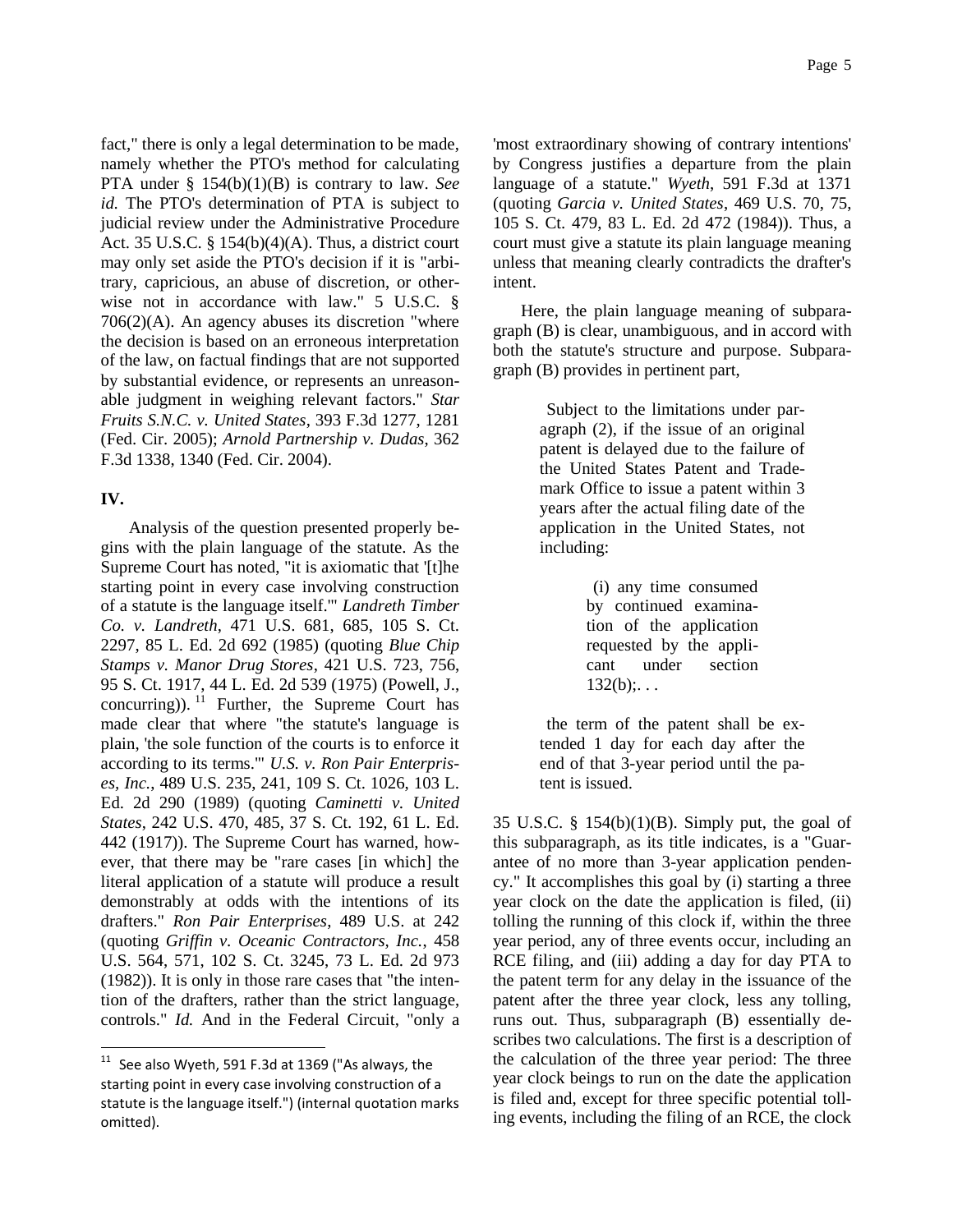runs continuously until the three year period ends. In other words, the "not including" portion of subparagraph (B), followed by (i), (ii), and (iii), clearly and unambiguously modifies and pertains to the three year period and does not apply to, or refer to, the day for day PTA remedy. Subparagraph (B)'s second calculation is simply a day for day addition to the PTA for every day beyond the end of the three year clock until the patent issues.

Especially notable about this reading of subparagraph (B), which is commanded by the provision's plain and unambiguous language, is that it does not address the filing of an RCE after the expiration of the three year clock. To be sure, the provision makes clear that the clock is tolled for the processing of an RCE filed before the three year clock runs out, but the provision does not refer to or mention RCE's filed after the three year clock has run. Instead, subparagraph (B) makes clear that once the three year clock has run, PTA is to be awarded on a day for day basis regardless of subsequent events.

Also notable of subparagraph (B) is that the reading compelled by its plain language is firmly supported by § 154(b)'s structure and purpose. The statute's purpose is to ensure that an applicant is provided with a PTA remedy for delays in examination and processing attributable to the PTO and to reduce any PTA by delays attributable to the applicant. Significantly, § 154(b) does not treat an RCE filing as applicant delay; instead applicant delay is treated in  $\S$  154(b)(2)(C), which is captioned "Reduction of period of adjustment"<sup>12</sup> and does not refer to RCE's. The RCE is treated only in subparagraph (B), which specifies that an RCE filed during the running of the three year clock tolls the running of that clock while the RCE is processed. In other words, the statute does not consider an applicant's submission of an RCE as "applicant delay" that warrants reduction under  $\S 154(b)(2)(C)$ ; rather, the statute simply treats the time devoted to an RCE as time that should not be counted against the PTO in the running of the three year clock.

i<br>L

In summary, the plain and unambiguous language of subparagraph (B) requires that the time devoted to an RCE serves to toll the running of the three year clock, if the RCE is filed within the three year period; subparagraph (B) does not address RCE's filed after the running of the three year period nor does it require that the time consumed by an RCE filed after the running of the three year clock be deducted from the PTA. Put simply, RCE's have no impact on the PTA after the three year deadline has passed<sup>13</sup> and subparagraph  $(B)$  clearly provides no basis for any RCE's to reduce PTA; instead, RCE's operate only to toll the three year guarantee deadline, if, and only if, they are filed within three years of the application filing date. Thus, the PTO erred in construing subparagraph (B) to the contrary. In doing so, the PTO, in essence, construed subparagraph (B) to punish the applicant for filing the RCE. Yet there is no basis for reading subparagraph (B) in this manner. Indeed, the PTO properly regards the RCE not as an occasion to punish the applicant, but as a "valuable tool in the patent prosecution process."<sup>14</sup> Nor does the PTO list an RCE as one of 11 enumerated applicant delays.<sup>15</sup> In sum, the PTO in this case incorrectly treats an RCE as a punitive measure, that is a measure aimed at punishing Exelixis by reducing PTA--rather than as a "valuable tool in the patent prosecution process"--where, as here, the RCE was filed after the expiration of the three year clock. Accordingly, the PTO's calculation of B delay must be set aside as "not in accordance with law" and "in excess of [its] statutory . . . authority" pursuant to 5 U.S.C. § 706(2)(A) and (C). *See also Wyeth*, 591 F.3d at 1372 (holding that because, in the context of §  $154(b)(2)(C)$ , § "154(b)'s language is clear, unambiguous, and intolerant of the PTO's suggested interpretation," the Federal Circuit "accords no deference to the PTO's [interpretation]").

l,

Subsection (2)(C) addresses situations where applicants have "failed to engage in reasonable efforts to conclude prosecution of the application" and, as a result, the PTA that would otherwise be added to the patent term is reduced.  $\S$  154(b)(2)(C).

 $13$  A possible exception to this may occur where an RCE in particular circumstances not present here, is properly categorized as applicant delay under § 154(b)(2)(C). <sup>14</sup> Bob Stoll, RCE Filings: The Facts, *Director's Forum:* 

*David Kappos' Public Blog*, Jul. 26, 2010,

[http://www.uspto.gov/blog/director/entry/rce\\_filings\\_t](http://www.uspto.gov/blog/director/entry/rce_filings_the_facts) [he\\_facts.](http://www.uspto.gov/blog/director/entry/rce_filings_the_facts)

<sup>15</sup> 15 See 37 C.F.R. § 1.704.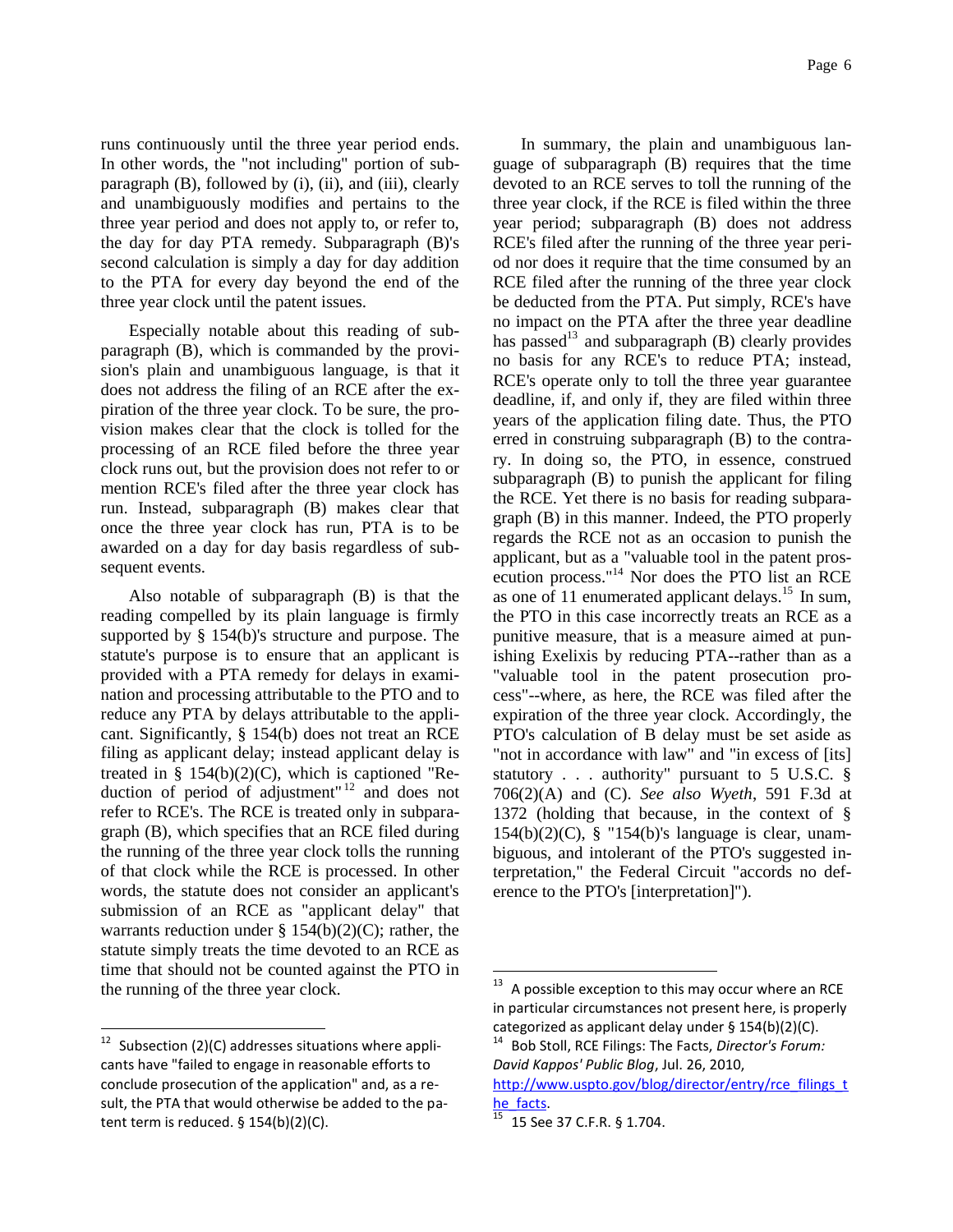Page 7

The PTO offers several arguments in support of its interpretation, none of which is persuasive.<sup>16</sup> First, the PTO argues that a proper reading of subparagraph (B) requires the insertion of the word "then" prior to the phrase "not including" that is followed by (i), (ii), and (iii). According to the PTO, inserting the word "then" at that point allows subparagraph (B) to be read so that time consumed by an RCE is deducted from the day for day remedy for the PTO's failure to meet the three year guarantee deadline. The short and dispositive answer to this argument is that the word "then" does not appear in the statute and the PTO's insertion of the word in its reading is not a construction of the provision but rather a re-writing of it. Neither courts nor agencies may change or alter the plain language and meaning of a statute because of a belief, however well founded, that the statute would be improved thereby.<sup>17</sup> In any event, there is no persuasive reason to conclude that the statute would be improved by changing the language as the PTO proposes. This is so because the statute and the  $PTO<sup>18</sup>$  do not regard RCE's as undesirable devices for which the applicant should be punished. Put differently, § 154(b) does not treat an RCE as an applicant's failure "to engage in reasonable efforts to conclude prosecution of the application" under §  $154(b)(2)(C)(i)$ . In effect, RCE's are something for which the three year clock should be tolled, but not something that reduces the PTA. To avoid the problem presented in the present case--an RCE filed after the three year clock has expired--the PTO should aim to issue any notice of rejection before the expiration of the three year period and then, by regulation, require applicants to file RCE's in response to such notices within 30 days.

l,

Next, the PTO argues that its construction of subparagraph (B) deserves *Skidmore v. Swift & Co.*, 323 U.S. 134, 65 S. Ct. 161, 89 L. Ed. 124 (1944), deference.<sup>19</sup> To be sure, when statutes, as not the case here, are unclear or ambiguous, *Skidmore* deference to the PTO's interpretation might be appropriate.<sup>20</sup> Again, the short answer here is that *Skidmore* deference is unwarranted, when, as here, the statute is unambiguous.

Finally, the PTO argues that its reading of subparagraph (B) avoids absurd results. Under the PTO's view, the plain language of subparagraph (B) may lead to disparate treatment of some similarly situated applicants, depending on whether the applicant files the RCE before or after the expiration of the three year period. But such disparities arise only at the margins and the Federal Circuit rejected similar arguments in *Wyeth*, where it explained that "[r]egardless of the potential of the statute to produce slightly different consequences for applicants in similar situations, this court does not take upon itself the role of correcting all statutory inequities." *Wyeth*, 591 F.3d at 1370. Indeed, in subparagraph

ı.

Indeed, it appears that in the Federal Circuit, Skidmore deference carries more force than in the other circuits. Compare Cathedral Candle Co. v. U.S. Intern'l Trade Com'n, 400 F.3d 1352, 1366 (Fed. Cir. 2005) (interpreting Skidmore and subsequent cases to require deference "even if we might not have adopted that construction without the benefit of the agency's analysis") with Shipbuilders Council of Am. v. U.S. Coast Guard, 578 F.3d 234, 241 (4th Cir. 2009) ("Under the Skidmore standard, the court defers to an agency interpretation only if and to the extent that it is persuasive.").

 $16$  16 Although the plain language of subparagraph (B) may result in the PTO awarding C delay less often, this simply does not, as the PTO argues, render subparagraph (C) superfluous.

<sup>17</sup> See Badaracco v. Comm'r of Internal Revenue, 464 U.S. 386, 398, 104 S. Ct. 756, 78 L. Ed. 2d 549 (1984) ("Courts are not authorized to rewrite a statute because they might deem its effects susceptible of improvement."); see also Allergan, Inc. v. Alcon Laboratories, Inc., 324 F.3d 1322, 1346 (Fed. Cir. 2003) ("it is the function of Congress, not the courts, to shape legislation in accordance with policy goals").

 $18$  18 See Stoll, supra n. 14.

<sup>19</sup> For reasons the PTO did not make clear, the PTO explicitly declined to assert or claim Chevron U.S.A., Inc. v. Natural Res. Def. Council, Inc., 467 U.S. 837, 104 S. Ct. 2778, 81 L. Ed. 2d 694 (1984), deference, notwithstanding the existence of a regulation--37 C.F.R. § 1.703--setting forth the very reading of subparagraph (B) that it advances here. In any event, Chevron deference is not appropriate because the statute is not ambiguous as written. Moreover, the regulation has the effect of altering the PTA and the patent term, which is a substantive alteration that the PTO is arguably unauthorized to make. See § 154(b)(3)(A) ("The Director shall prescribe regulations establishing procedures for the application for and determination of patent term adjustments under this subsection.") (emphasis added).